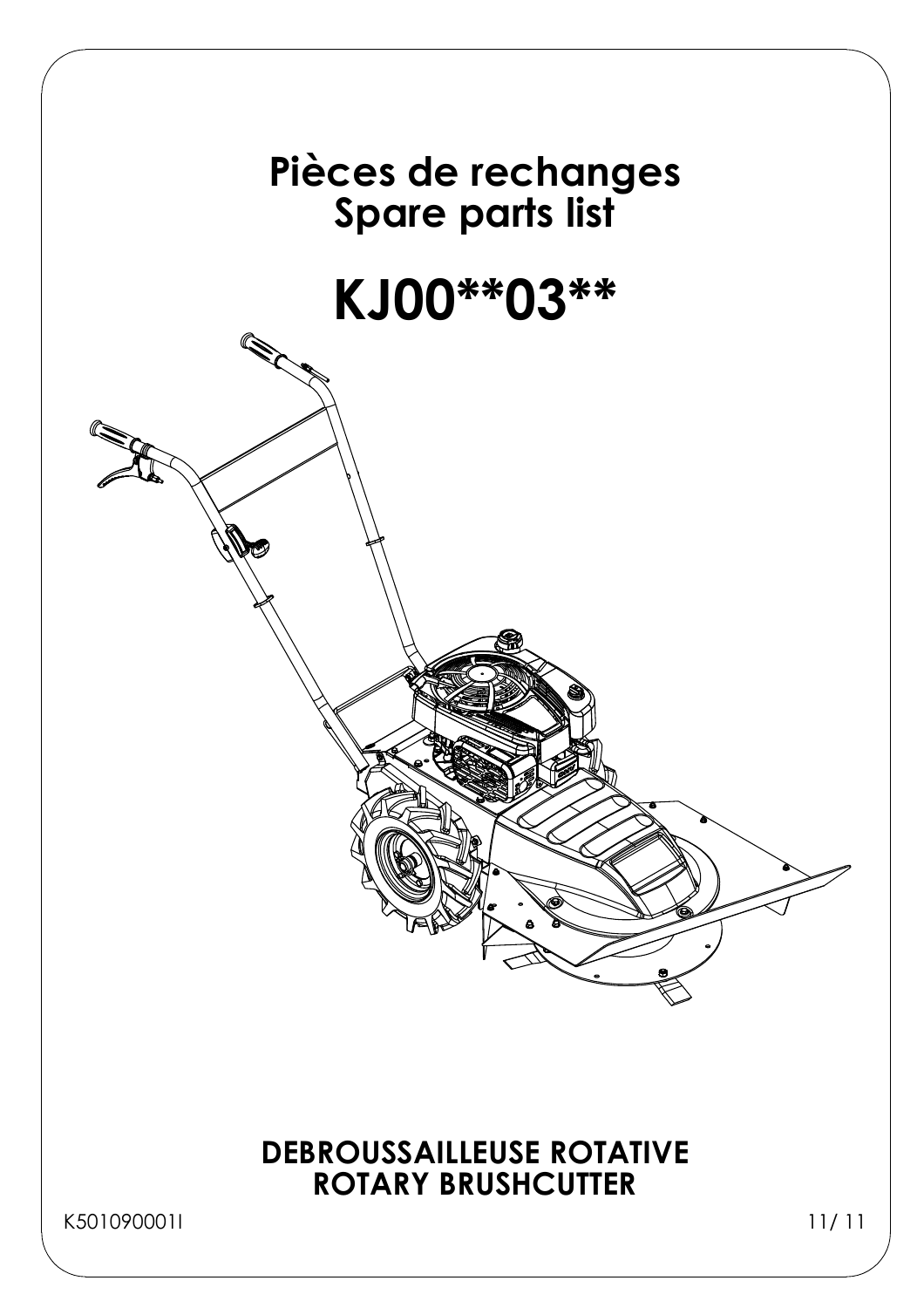| ð             |                     |                                        |                               |            |                                       |               |                      |                         |                                          |                                            |                                           |                             |                     |                                     |            |             |                                                                                                                                                     |                       |            |                                                                             |                    |                                                 |             | 2<br>ᠭ        |                      |                               |                                                       |                                   |                             |                                      |                                                |                 |                                                         |                         | $\scriptstyle\sim$           |                                                                  |            |                               |                                   |              |                       |                                 |                                                                                           | ω                                                               |                           | $\sim$                      |                                                                                         | ∞                 |               |               | ᇰ     |                      |                         |                                  |                                                                                                             |                                      | 2               | $\overline{\mathbf{C}}$ | $\mathbf{\Omega}$                                                                                         |          | ∿া<br>5                                                                   |                                                   |                                         |                                                                          |  |
|---------------|---------------------|----------------------------------------|-------------------------------|------------|---------------------------------------|---------------|----------------------|-------------------------|------------------------------------------|--------------------------------------------|-------------------------------------------|-----------------------------|---------------------|-------------------------------------|------------|-------------|-----------------------------------------------------------------------------------------------------------------------------------------------------|-----------------------|------------|-----------------------------------------------------------------------------|--------------------|-------------------------------------------------|-------------|---------------|----------------------|-------------------------------|-------------------------------------------------------|-----------------------------------|-----------------------------|--------------------------------------|------------------------------------------------|-----------------|---------------------------------------------------------|-------------------------|------------------------------|------------------------------------------------------------------|------------|-------------------------------|-----------------------------------|--------------|-----------------------|---------------------------------|-------------------------------------------------------------------------------------------|-----------------------------------------------------------------|---------------------------|-----------------------------|-----------------------------------------------------------------------------------------|-------------------|---------------|---------------|-------|----------------------|-------------------------|----------------------------------|-------------------------------------------------------------------------------------------------------------|--------------------------------------|-----------------|-------------------------|-----------------------------------------------------------------------------------------------------------|----------|---------------------------------------------------------------------------|---------------------------------------------------|-----------------------------------------|--------------------------------------------------------------------------|--|
| Description   | ENGINE SUPPORT      | DOWNSIDE BACK BONNET<br>BACK HATCH     | CARTER<br><b>BACK PROTECT</b> |            | <u>CHAIN BONNE'</u><br>RED BASE       | YELOW BASE    | GREY RAL8120 BASE    | WASHER                  |                                          | 프<br><u>CLUTCH SCREW</u><br>SPROCKET 8 TEE | CLUTCH PLATE SUPPORT                      | <b>GEARBOX SUPPOR</b>       | <b>CLUTCH PLATE</b> | ΧŃ                                  |            |             | <b>STICKER</b> " READ THE MANUAL BEFORE USE                                                                                                         | SUBARU ENGINE EA190V  |            | SERIES<br><b>BS850</b><br><u>ENGINE HONDA GSV190</u><br>MOTOR WITHOUT BRAKE | WHEEI<br>LEFT BACK | RIGHT BACK WHEE                                 | TYRE        |               | AIR TUBE             | <b>GEARBOX</b><br>V BELT Z 21 | $.510 \times 550$                                     | CHAIN 12.7 56 LINKS               | SELF-ALIGNING BEARING UNIT  | <b>CLUTCH PULLEY</b><br>CLUTCH PLATE |                                                |                 | <u>ENGINE PULLEY<br/>ROUND SPACER FOR ENGINE PULLEY</u> | ROUND SPACER            | 3/4 TURN NUT                 | $\frac{5}{2}$<br>ROLLED COTTER 4 X 20<br>External retaiting ring |            | $\frac{1}{2}$<br>CIRCLIPS 8 X | KEY 4.76 X 4.76 X 37              | WIRE PROTECT | WASHER M10            | WASHER M8                       | ∽∣<br><b>WASHER 30 X</b>                                                                  | $\overline{z}$<br>$\frac{1}{2}$<br>$\ddot{\circ}$<br>WASHER 18X | NUT H M8 NOTCHED SHOULDER | NUT H M6 Z NOTCHED SHOULDER | NUT RAPID M8 C 4808C<br>NUT RAPID M8 C 4808B<br>NUT RAPID M6 C 4806C                    |                   |               |               |       | NUT RAPID M6 C 4806B | <b>BLOCKING NUT M10</b> | $\leq$<br><b>BLOCKING NUT M8</b> | $\leq$<br>写<br>$ \varepsilon $<br>$ \breve{}$<br>$\frac{3}{8}$                                              | SCREWTHT                             | SCREW TH 8 X 60 |                         | SC K & YEOTIOPIED SHOULDER 8 X 20<br>SC KEW H NOTCHED SHOULDER 8 X 20<br>SC KEW H NOTCHED SHOULDER 8 X 25 |          | <u>SCREW H 6 X 10 NOTCHED SHOULDER</u><br>SCREW H NOTCHED SHOULDER 6 X 16 |                                                   | s'adresser au réseau motoriste concerné | For the engine's spare parts,please contact the motor's retailer network |  |
| Désignation   | support moteur noir | :APOT ARRIERE NOIR<br>OLE ARR INF NOIR | OLE PROTECTION ARRIERE NOIR   |            | CARTÉR DE CHAINE NOI<br>CHASSIS ROUGE | CHASSIS JAUNE | CHASSIS GRIS RAL8120 | RONDELLE OBLONG ZN NOIR | ΙĘ<br><b>IS DE BIELETTE EMBRAY.BOITI</b> | PIGNON 8 DENTS                             | $\leq$<br>PLAT FIXATION PLAQUE DE DEB FIL | CALE BOITIER REDUCTEUR NOIR | LEVIER EMBRAYAGE ZN | <b>PIGNON TRANSMISSION</b><br>ARBRE |            |             | PALIER AVEC RLT. DE 25 ASSEMBLE<br>AUTOCOLLANT NETTOYAGE DU MOTEURSTICKER "ENGINE CLEANING"<br>AUTOCOLLANT LIRE LA NOTICE "SITCKER" READ THE MANUAI | MOTEUR SUBARU EA190V* |            | MOTEUR HONDA GSV190 SANS FREIN*<br>MOTEUR SANS FREIN BS 850 SERIES*         |                    | <u>ROUE DE 350 GAUCHE</u><br>ROUE DE 350 DROITE | PNEU DE 350 |               | CHAMBRE A AIR DE 350 |                               | <b>BOITIER REDUCTEUR<br/>COURROIE Z 21.5 10 x 550</b> | <b>56 MAILLONS</b><br>CHAINE 12.7 | PALIER FLASQUE TOLE DIAM 12 |                                      | <u>GALET EMBRAYAGE<br/>PLAQUE DE DEBRAYAGE</u> | POULIE MOTEUR   | ENTRETOISE POULIE MOTEUR HONDA                          | ENTRETOISE ARTICULATION | BUTEE D'ENTRAINEMENT DE ROUE | GOUPILLE ROULEE 4 x 20<br>CIRCLIPS EXTERIEUR DE 25               |            | LIPS DE $8 \times 40$         | CLAVETTE B.DROIT 4.76 x 4.76 x 37 | PASSE FIL    | RONDELLE CONTACT M 10 | T M8<br>CONTAC<br><b>RONDEL</b> | I x 5 ZINGUEE<br><u>RONDELLE PLATE 30 x 1 1 x 5 ZIN</u><br>RONDELLE PLATE 18 x 6.25 x 1.2 |                                                                 | ECROU H M8 EMB CR         | ECROU H M6 Z EMB CR         | <u>O 9087 O 9M GIVA NONO3<br/>19087 S 3O, GIJVA , NONO3<br/>O 8087 O 8M GIJVA NONO3</u> | $\infty$<br>C4808 |               |               | 4806B | ECROU RAPID M 6 C    | ECROU FREIN M10         |                                  | <u>ECROU FREIN M8</u><br>VIS TH3/8 UN <u>F1 ZING</u><br><b>TH3/8 UNF1</b><br>$10 \times$<br>ΙΞ<br>$\approx$ | <b>ZO ZN</b><br>VIS TH $8 \times 60$ | VISHEMBCR8x40   |                         | <u>VIS EMB CR 8 x 20</u><br>VIS H EMB CR 8 x 25                                                           |          |                                                                           | <u>VIS H 6 x 10 EMB CR</u><br>VIS H 6 x 16 EMB CR | après vente:                            |                                                                          |  |
| ខ្ពុ          | KJ02031609          | KJ02031608<br>KJ02031607               | J02031606                     | KJ02031602 | KJ02030601                            | KJ02030802    | KJ02031402           | KJ02030401              |                                          | 1100100931<br>RE04010018                   | KE02020211                                | KE02011605                  | KE02010209          | KE0201020                           | KE01010001 | K503000047- | K503000015-                                                                                                                                         | K330030106-           | K330010104 | 30020108                                                                    | 309000024          | K309000019                                      | K309000002  |               | 309000026            |                               | $(306040006$<br>$(306030012)$                         | K306020005                        | 306010010                   | 306010001                            | (305030014                                     | 30203007        | (30202003)                                              | K30202001               | K302000005                   | K301090003<br>K301070007                                         |            | 30105000                      | K301040002                        | K301000005   | 300431001             | 30043080                        | $\frac{103}{2}$<br>(30040)                                                                | (300400601                                                      | K300260801                | K300260601                  | $300230803$                                                                             | 30802<br>30023    | 300230602     |               |       | K300230601           | K300211001              | 300210801                        | 014<br>300060302<br>.300011                                                                                 | K300010825                           | K300010803      | <300010802              | (30001080)                                                                                                | 30001061 | K300010601                                                                |                                                   | service<br>$\frac{0}{*}$                |                                                                          |  |
| <b>REP N°</b> |                     | ო                                      |                               | <u>In</u>  | ∘                                     | ∘             | ∽                    |                         |                                          | $\infty$                                   | $\supseteq$                               |                             |                     |                                     | 41         | 5           | ∾                                                                                                                                                   |                       |            |                                                                             | $\infty$           | $\tilde{=}$                                     | $\tilde{=}$ | $\frac{1}{2}$ |                      |                               | $\frac{2}{2}$ $\frac{2}{2}$                           |                                   |                             |                                      | $\frac{24}{25}$                                | $\frac{25}{20}$ |                                                         |                         | $\frac{8}{2}$                |                                                                  | ခြုပြုမှုမ |                               |                                   |              |                       |                                 |                                                                                           |                                                                 | $\sqrt{8}$                | ੍ਰ                          | $\overline{+}$                                                                          | $^{42}$           | $\frac{3}{4}$ | $\frac{4}{4}$ |       |                      | 45                      | $\frac{8}{3}$                    | $\frac{8}{4}$<br>ᅱ                                                                                          | 9                                    | SO              |                         | $\frac{5}{5}$                                                                                             |          | $\frac{5}{4}$                                                             |                                                   |                                         |                                                                          |  |

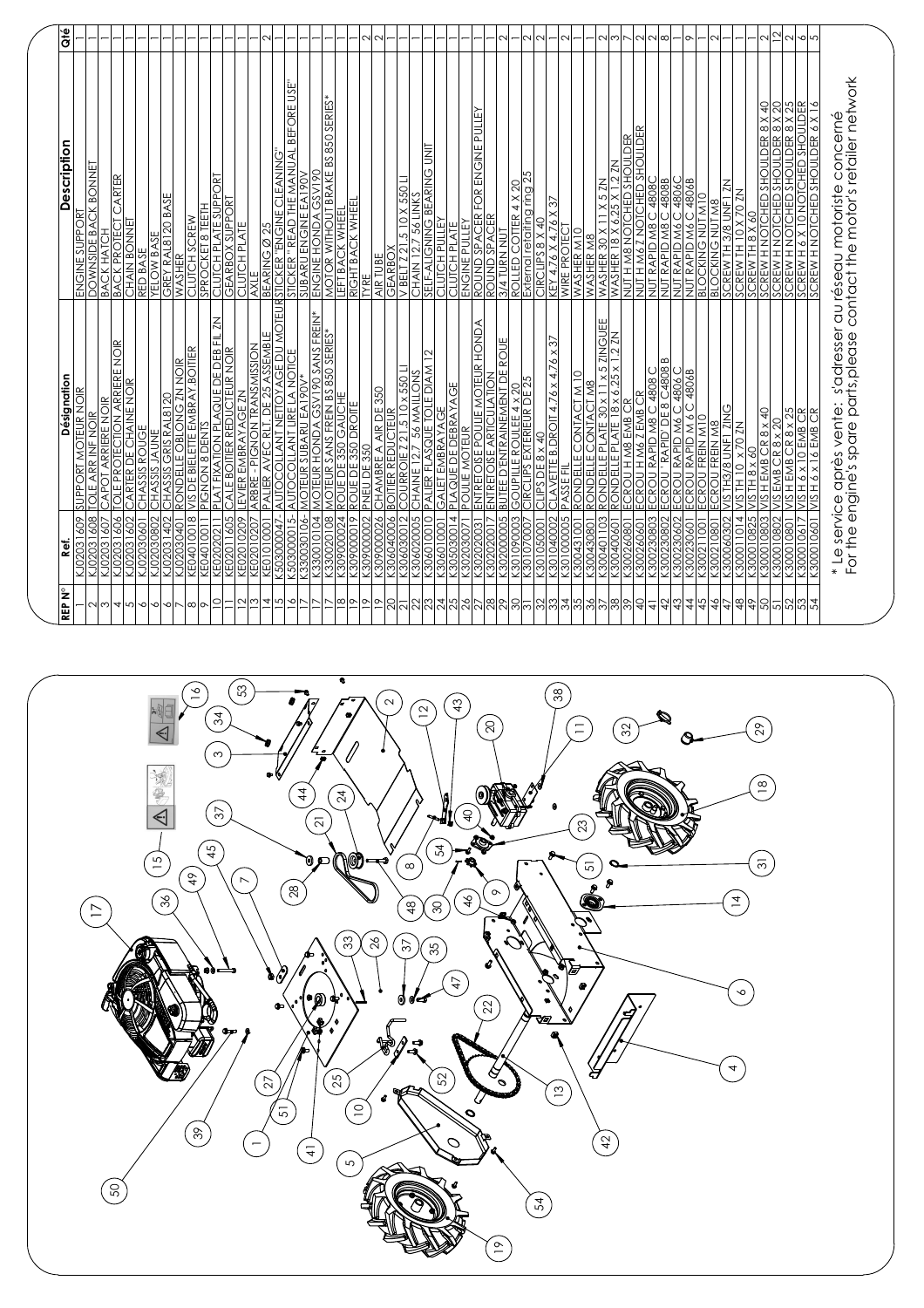| \e<br>उ                                            |                       |                              |                                                                                                |                           |                                                                                                                                          |  |                                                           |                                                      |                   |             |  |                                              |                                                                                                                                                                                                                               |                                       |          |                                                                                                            |              |          | Nlc |      |                                                                                                                     |  |                |                                                                                                                                                                                                                                                     |                  |                                                                                                                                                                                                                                                | 4                          |                                                           |   |                  |                        |                            |                                                                                                                                                                                 |    | ഗിഗ∣ധര                                                                                                                                                                                        |                             |                                                                              |           |                                                                                                                                                                                  |      |                         |                                                                  |     |                                                        | $\supseteq$                          | m                                                                                                                                               | ،اص  |                                                                                                                                       |             | rul4                                |        |  |
|----------------------------------------------------|-----------------------|------------------------------|------------------------------------------------------------------------------------------------|---------------------------|------------------------------------------------------------------------------------------------------------------------------------------|--|-----------------------------------------------------------|------------------------------------------------------|-------------------|-------------|--|----------------------------------------------|-------------------------------------------------------------------------------------------------------------------------------------------------------------------------------------------------------------------------------|---------------------------------------|----------|------------------------------------------------------------------------------------------------------------|--------------|----------|-----|------|---------------------------------------------------------------------------------------------------------------------|--|----------------|-----------------------------------------------------------------------------------------------------------------------------------------------------------------------------------------------------------------------------------------------------|------------------|------------------------------------------------------------------------------------------------------------------------------------------------------------------------------------------------------------------------------------------------|----------------------------|-----------------------------------------------------------|---|------------------|------------------------|----------------------------|---------------------------------------------------------------------------------------------------------------------------------------------------------------------------------|----|-----------------------------------------------------------------------------------------------------------------------------------------------------------------------------------------------|-----------------------------|------------------------------------------------------------------------------|-----------|----------------------------------------------------------------------------------------------------------------------------------------------------------------------------------|------|-------------------------|------------------------------------------------------------------|-----|--------------------------------------------------------|--------------------------------------|-------------------------------------------------------------------------------------------------------------------------------------------------|------|---------------------------------------------------------------------------------------------------------------------------------------|-------------|-------------------------------------|--------|--|
| STRENGTH WASHER FOR THE DISK<br><b>Description</b> | ⊫<br>∧<br>ADE PL<br>ವ | BSI                          | GREY RAL7040 LEFT SIDE DEFLECTOR                                                               | ā<br>흷<br>GREY RAL8120 LE | <u>GREY RAL7040 RIGHT SIDE DEFLECTC</u><br>GREY RAL7040 BACK DEFLECTOR<br>GREY RAL7040 BACK DEFLECTOR<br>GREY RAL7040 BLADE AXLE SUPPORT |  | <u>GREY RAL8120 BLADE AXLE SUPPORT</u><br>BLADE PLATE HUB | <u>BRAKE SUPPORT LEVER<br/>CLUTCH PULLEY SUPPORT</u> | <b>UTCH PLATE</b> | <b>BRAK</b> |  | <u>DISTANCE"</u><br>: CUT <u>TING PARTS"</u> | <b>RUBBER</b><br><b>CLUTCH ALIGNER<br/>STICKER "SECURITY L<br/>STICKER "CAUTION :<br/>STICKER "CAUTION"</b>                                                                                                                   | <u>CLUTCH PULLEY</u><br>CLUTCH PULLEY |          | <b>YELLOW BONNET</b>                                                                                       | GREEN BONNET |          |     |      | <u>BEARING 6006 2RS 30 x 55 x 13<br/>BEARING 6005 2 RS 25 X 47 X 12<br/>BEARING 6000 2 RS<br/>SPRING<br/>SPRING</u> |  | PROTECT WASHER | SPACER FOR BLADE PLATE HUB<br>$\frac{1}{2}$<br>ē                                                                                                                                                                                                    | <b>BLADE PUL</b> | <b>BLADE GUARD HUB<br/>ROUND SPACER FOR KNIFE<br/>ROUND SPACER FOR THE DIS</b><br>ROUND SPACER FOR THE DIS                                                                                                                                     | <b>AXLE</b><br><b>VADE</b> | ROUND SPACER<br>WASHER HEIGHT 8<br>ROUND SPACER 10 X 20 X | ╰ | <b>BLADE AXL</b> | FOR THE DISK<br>WASHER | <b>CIRCLIPS INT 55 DIN</b> | <u>KEY 5 X 5 X 30<br/>WASHER AZ 12 ZN.</u><br>WASHER AZ 10 ZN.                                                                                                                  | য় | ξ<br>ᆈ<br>$\frac{30 \times 11}{18 \times 8}$<br>WASHER<br>WASHER                                                                                                                              | NUT H M 10 NOTCHED SHOULDER | SHOULDER<br>SHOULDER<br><b>CHED</b><br>NUT H M8 NOTCHED<br>ş<br>H<br>II<br>I | 4808B     | KING NUT M10<br><u>NUT RAPID M8 (</u><br>BLOCKING NUT<br>NUT HU M8                                                                                                               |      |                         |                                                                  |     |                                                        |                                      | NUI HU MÓ<br>SCREW Z8 X 25<br>SCREW RCC 10 X 35<br>SCREW TH 12 X 25 ZN<br>SCREW TH 10 X 30 8.8 ZN<br>SCREW HM 10 X 36 ZD<br>SCREW HM 10 X 35 ZN |      | H M8 X 16<br>H NOTCHED SHOULDER 8 X 20<br>H NOTCHED SHOULDER 6 X 20<br>"'' < ' < ^ ^ ^ 'N<br>SCREW H<br>HOREW H<br>SCREW H<br>SCREW H |             | SHOULDER 6 X 16<br>NOTCHED<br>SCREN |        |  |
| Désignation<br>tambour noir                        |                       | <b>NOIR</b><br><b>JPPORT</b> | JPPORT COUTEAUX NOIR<br>J GAUCHE GRIS RAL7040<br>J GAUCHE GRIS RAL7040<br>J DROIT GRIS RAL7040 | <u>ANDEAU</u>             | <u>2001 105 BANDEAU DROIT GRIS RAL7040</u><br>2001 404 BANDEAU DROIT GRIS RAL8120<br>2001 403 DEFLECTEUR GRIS RAL8120                    |  |                                                           |                                                      |                   |             |  |                                              | Herozoon and Super Street Street Street Street Street Street Street Street Street Street Street Street Street Street Street Street Street Street Street Street Street Street Street Street Street Street Street Street Street |                                       |          | <u>GALET EMBRAYAGE<br/>CAPOT COURROLE ROUGE<br/>CAPOT COURROLE VAN<br/>COURROLE LB50<br/>COURROLE LB50</u> |              |          |     |      |                                                                                                                     |  |                | K <u>oozo Toozi Koulewent 2006 2 RS 30x 55 x 13</u><br>KOOZO TOOL ENGLINE 2005 2 RS 25x 47 x 12<br>KOOZO TOO A RESSORT FREIN DE LAME<br>KOOZO TOOZ RESSORT FREIN DE LAME<br>KOOZO TOOZ EN REJARDELLE PROTECTION ARBRE<br>KOOZO 2007 ENTRETOISE PALI |                  | R302030062"   PATER COUPOLE<br>  K302020068 ENTRETOISE COUTEAUX<br>  K302020068 ENTRETOISE ARBRE PORTE LAME<br>  K302020065 RONDELLE EP 8<br>  K302020064 ENTRETOISE LAME ROTOMAX<br>  K30200064 RONDELLE SERRAGE DISQUE<br>  K30200064 RONDEL |                            |                                                           |   |                  |                        |                            | <u>(LAVETIE 5 x 5 x 30)</u><br>ONDELLE EVENTAIL AZ 12 ZN<br>ONDELLE EVENTAIL AZ 10 ZN                                                                                           |    | ZINGUEI<br>പ്പ്പ<br>0043080   RONDELLE CONTACT M8<br>00040   03 RONDELLE PLATE 30 × 1  <br>00040080   RONDELLE PLATE 30 × 1  <br>00040080   ECROU H M8 EMB CR<br>00026080   ECROU H M8 EMB CR |                             |                                                                              |           | <u>H M6 Z EMB CR<br/>' RAPID' DE 8 C 4808 B</u><br>FREIN M10<br><u>) I ECROU HIWS E</u><br><u>22 ECROU 'R APID'</u><br><u>11 ECROU HU M8<br/>2 ECROU HU M8<br/>2 ECROU HU M8</u> |      | $\overline{\mathbb{E}}$ | <b>NUCHE 8 X:</b><br>OELL<br>210 X 35 ZN<br><b>PITON A</b>       |     | $\frac{12.808 \times 0.11}{10 \times 20.81}$<br>/IS TH | EMB CR<br>$10 \times 25$<br>H<br>NSH | $\frac{x}{y}$<br>$\overline{\mathsf{z}}$                                                                                                        | 읡    | $\frac{\frac{X}{2R} \frac{16}{8 \times 20}}{\frac{20 \text{ EMB C R}}{20 \text{ EMB C R}}}$                                           | $\sqrt{40}$ | ⊸                                   | COUTEA |  |
| $\frac{6}{6}$<br><b>Ref.</b>                       |                       |                              |                                                                                                |                           |                                                                                                                                          |  |                                                           |                                                      |                   |             |  |                                              |                                                                                                                                                                                                                               | $\frac{34000001}{34000001}$           |          | 34000002                                                                                                   | 34000006     | 30603003 |     |      |                                                                                                                     |  |                |                                                                                                                                                                                                                                                     |                  |                                                                                                                                                                                                                                                |                            |                                                           |   |                  |                        |                            | $\frac{\frac{1}{100}}{\frac{1}{100}}$ $\frac{\frac{1}{100}}{\frac{1}{100}}$ $\frac{1}{100}$ $\frac{1}{100}$ $\frac{1}{100}$ $\frac{1}{100}$<br>30104001<br>30044120<br>30044100 |    |                                                                                                                                                                                               | 30026100                    |                                                                              | 300230802 | 3                                                                                                                                                                                | 0080 |                         | $(300090804)$<br>$(300090804)$<br>$(300081004)$<br>$(300020804)$ | 204 | 028<br><b>R3001</b>                                    |                                      | K300011025 \<br>K300011010 \<br>K300010817 \                                                                                                    | 38   |                                                                                                                                       |             | K300010601<br>K003050036            |        |  |
| <b>Rep N°</b>                                      |                       |                              |                                                                                                |                           |                                                                                                                                          |  |                                                           |                                                      |                   |             |  |                                              | ∾                                                                                                                                                                                                                             |                                       | $\infty$ |                                                                                                            | ≌            |          |     | ଶ୍ରୀ |                                                                                                                     |  |                |                                                                                                                                                                                                                                                     |                  | <u>ମଖ୍ଯମଧ୍ୟାଧ୍ୟାଧ୍ୟାଧ୍ୱାଧିକାଖି ଅଧି</u>                                                                                                                                                                                                         |                            |                                                           |   |                  |                        |                            | ᅱ                                                                                                                                                                               |    | साक्षान                                                                                                                                                                                       | 쒀                           | ¥                                                                            | ఇ         |                                                                                                                                                                                  |      |                         |                                                                  |     |                                                        |                                      |                                                                                                                                                 | তাতা |                                                                                                                                       | ଅସ୍ୱାସ୍ଥ    |                                     |        |  |